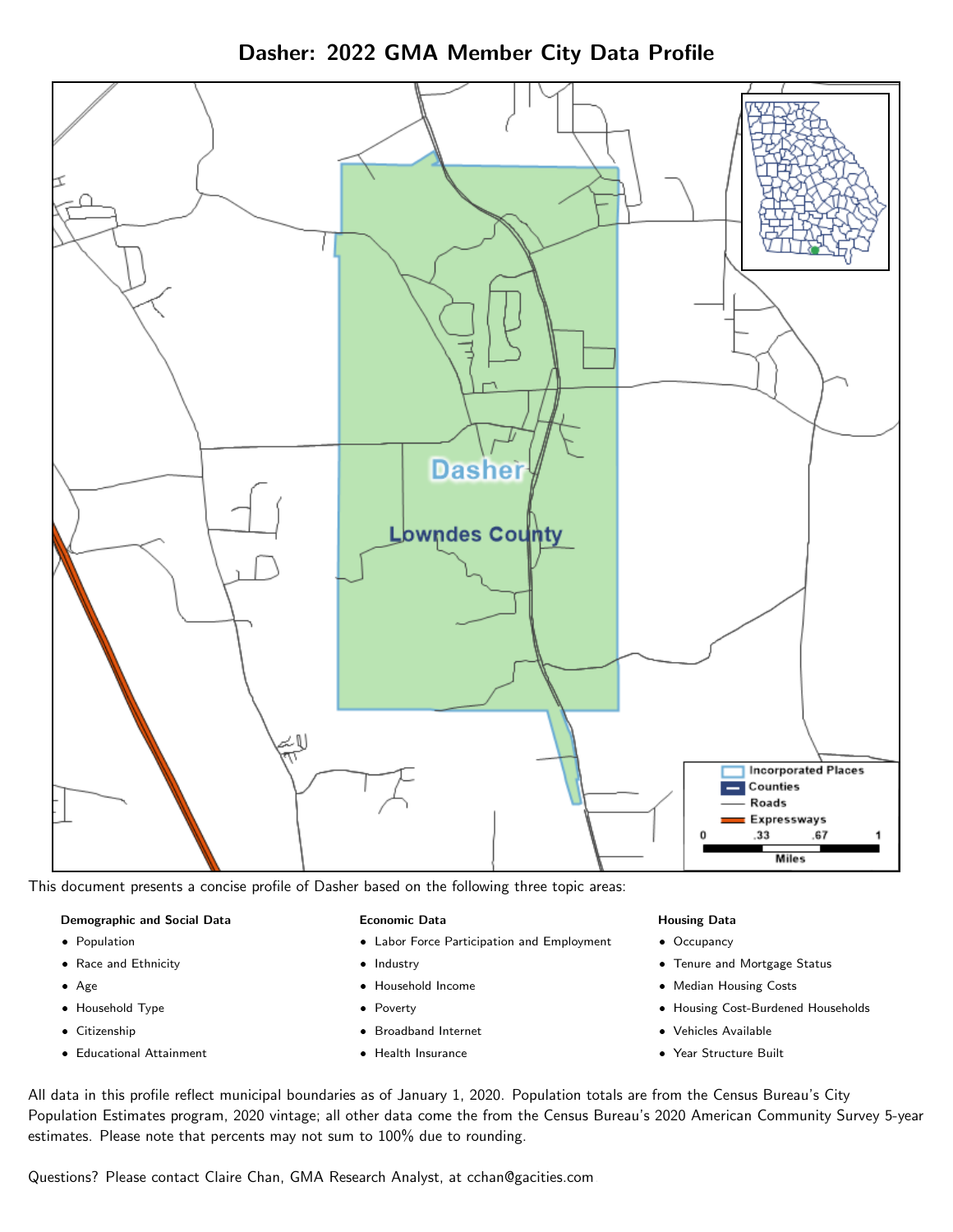# Dasher: Demographic and Social





**Citizenship** 



Source: American Community Survey, 2020 5-year estimates, table B05002 Source: American Community Survey, 2020 5-year estimates, table B15002

### Race and Ethnicity



Source: U.S. Census Bureau, City Population Estimates, 2020 vintage Source: American Community Survey, 2020 5-year estimates, table B03002

## Household Type



Source: American Community Survey, 2020 5-year estimates, table B01001 Source: American Community Survey, 2020 5-year estimates, table B11001

### Educational Attainment



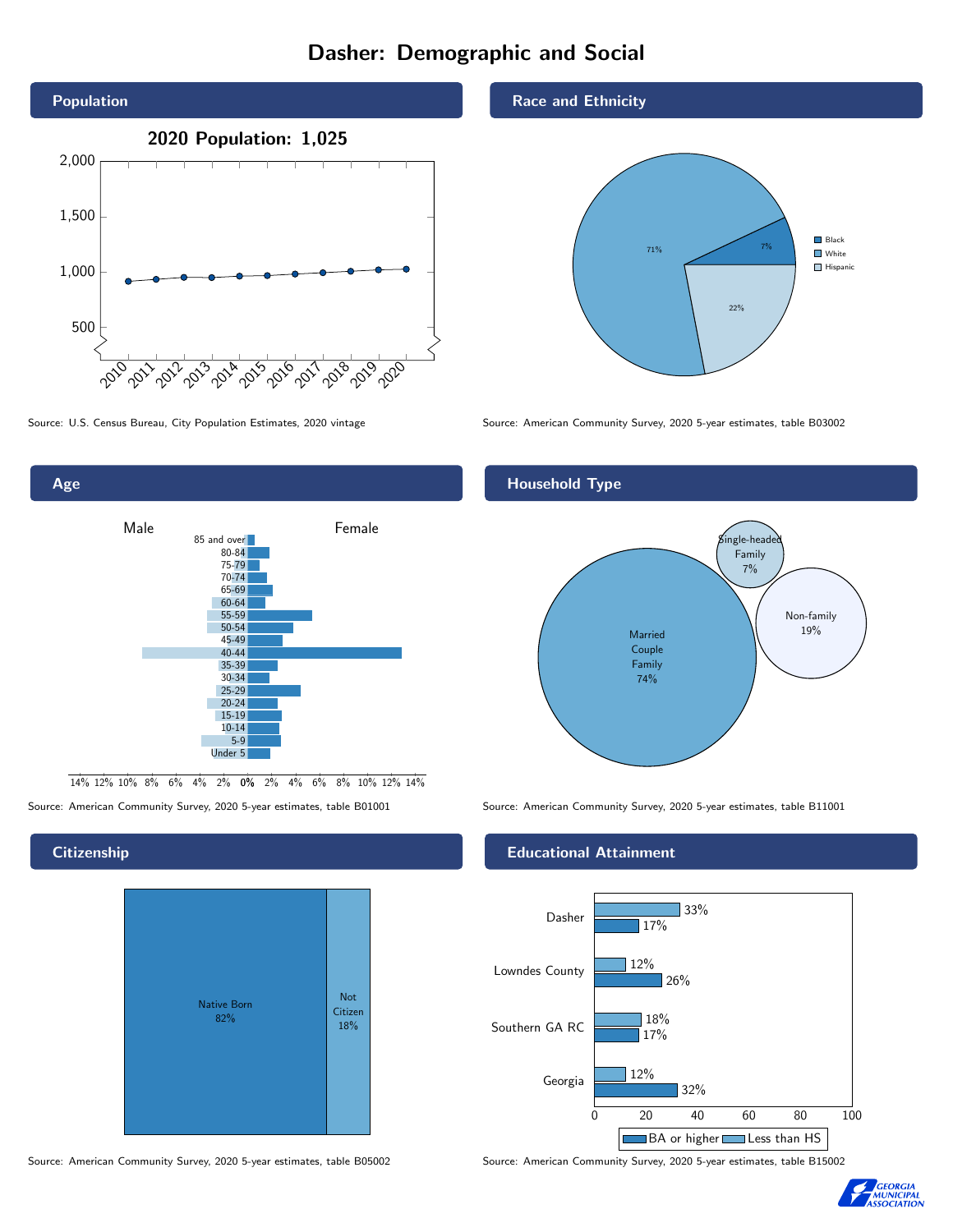# Dasher: Economic



Source: American Community Survey, 2020 5-year estimates, table B23001 Note: Unemployment rate is based upon the civilian labor force.



Source: American Community Survey, 2020 5-year estimates, tables B19013 and B19025 Source: American Community Survey, 2020 5-year estimates, table B17010



#### Industry

| Agriculture, forestry, fishing and hunting, and mining      | $0\%$ |
|-------------------------------------------------------------|-------|
| Construction                                                | 18%   |
| Manufacturing                                               | 11%   |
| <b>Wholesale Trade</b>                                      | 3%    |
| Retail Trade                                                | 6%    |
| Transportation and warehousing, and utilities               | 7%    |
| Information                                                 | $4\%$ |
| Finance and insurance, real estate, rental, leasing         | 5%    |
| Professional, scientific, mgt, administrative, waste mgt    | $2\%$ |
| Educational services, and health care and social assistance | 23%   |
| Arts, entertainment, recreation, accommodation, food        | $4\%$ |
| service                                                     |       |
| Other services, except public administration                | $7\%$ |
| Public administration                                       | 10%   |

Source: American Community Survey, 2020 5-year estimates, table C24030

## Poverty



## **Health Insurance**



Source: American Community Survey, 2020 5-year estimates, table B28002 Source: American Community Survey, 2020 5-year estimates, table B18135